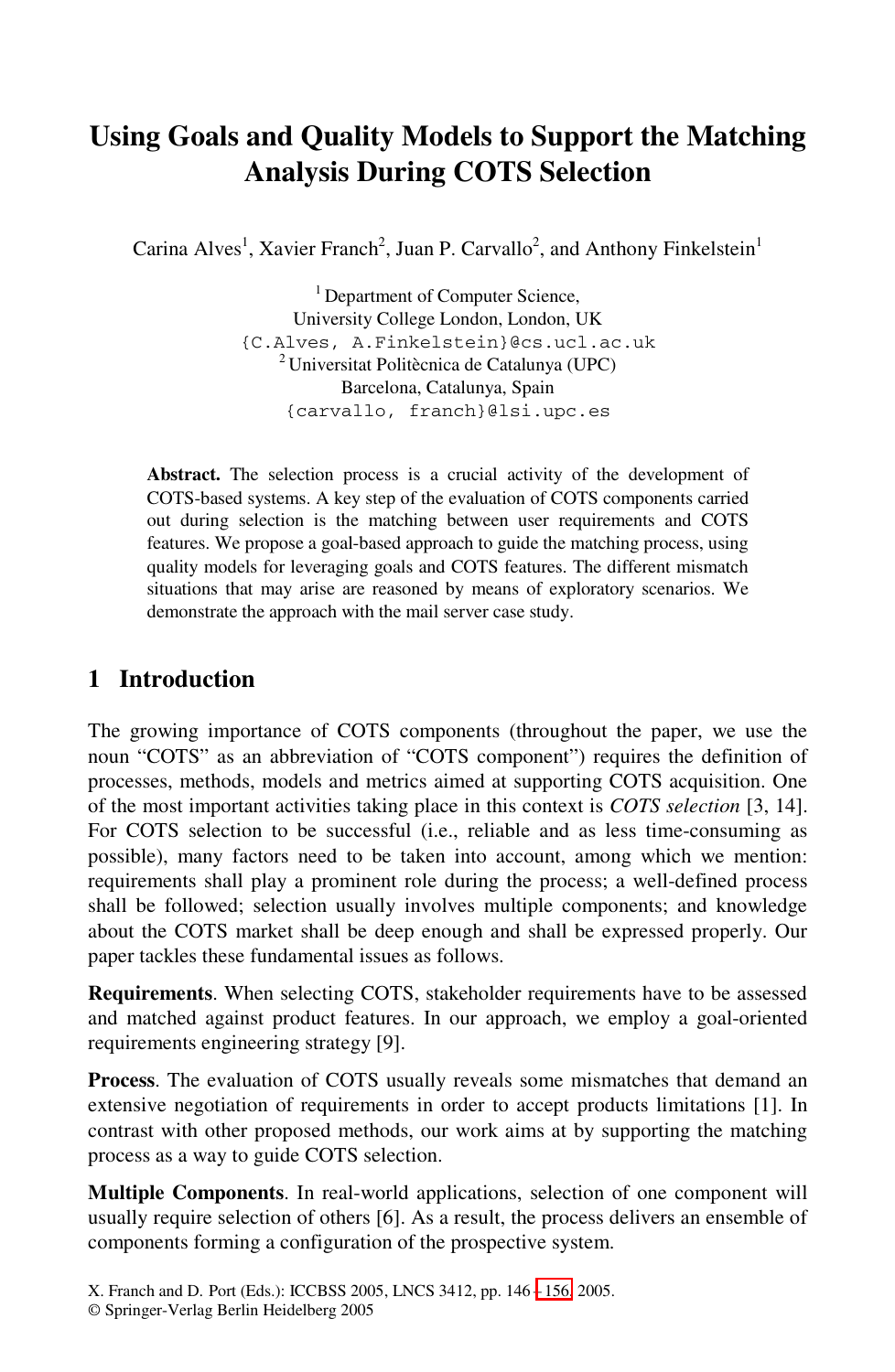**Knowledge of the COTS Market**. In this paper, we propose the notion of quality model [7] as a means to support the uniform description of quality features of components in the COTS market, as well as an essential aid for leveraging user requirements. This decision conforms to one of the lessons enumerated in [12], about making requirements as measurable as possible.

Summarizing, we propose a process based on goals and quality models to support the matching between COTS features and stakeholder needs. To facilitate the process we defined some matching patterns. The decision-making is based on concepts from utility theory [11] to measure to which extent COTS alternatives satisfy or not goals. We underline the importance to identify and tackle mismatches as early as possible. For that, we defined exploratory scenarios that help reasoning about mismatches and examine possible resolutions.

We use as case study some requirements for the selection of *mail servers systems*. Mail servers are a good case study not only for their strategic importance, but also because of their own nature (see [2] for details). Mail servers provide a lot of functionalities and exhibit a great deal of quality features which can be hard to analyze. In particular, features such as security control and operability shall demand additional COTS components to be selected and connected, e.g. anti-virus and backup and recovery tools. In order to demonstrate our approach in a practical fashion, we have defined a goal specification that we will use in the rest of the paper (see Table 1).

| <b>High level goals</b>                       | <b>Operational goals</b>                                                                                                                                                                  |  |
|-----------------------------------------------|-------------------------------------------------------------------------------------------------------------------------------------------------------------------------------------------|--|
| g1 Ensure and communicate<br>message delivery | g1.1 Configure number of delivery retries                                                                                                                                                 |  |
|                                               | g1.2 Configure time between retries<br>g1.3 Provide message delivery notification                                                                                                         |  |
| g2 Ensure that messages never get<br>lost     | g2.1 Messages must never get lost if mailbox runs out of space<br>g2.2 Messages must never get lost if a failure happens<br>g2.3 Messages must never get lost if they cannot be delivered |  |
| g3 Ensure fast message delivering             | g3.1 The average response time should not exceed 1 minute<br>g3.2 Message throughput should be less than 5 minutes per Mb                                                                 |  |
| g4 Support collaborative work                 | g4.1 Provide integrated document management<br>g4.2 Provide instant messaging<br>g4.3 Provide voice and video conferencing                                                                |  |
| g5 Ensure data security                       | g5.1 Provide authentication of users<br>g5.2 Ensure data integrity                                                                                                                        |  |
| g6 Support protection against                 | g6.1 Provide anti-spam filters                                                                                                                                                            |  |
| external attacks                              | g6.2 Provide anti-virus scanning                                                                                                                                                          |  |

**Table 1.** Goal specification for the mail server case study

The remainder of the paper is structured as follows. Sections 2 and 3 introduce the key concepts of goal and quality model and their relationships. Section 4 describes our proposal to guide the matching process. Section 5 introduces the notion of satisfaction function as the cornerstone of the measurement strategy. Section 6 shows the use of scenarios as a way to manage mismatches. Finally, we discuss related work and conclusions.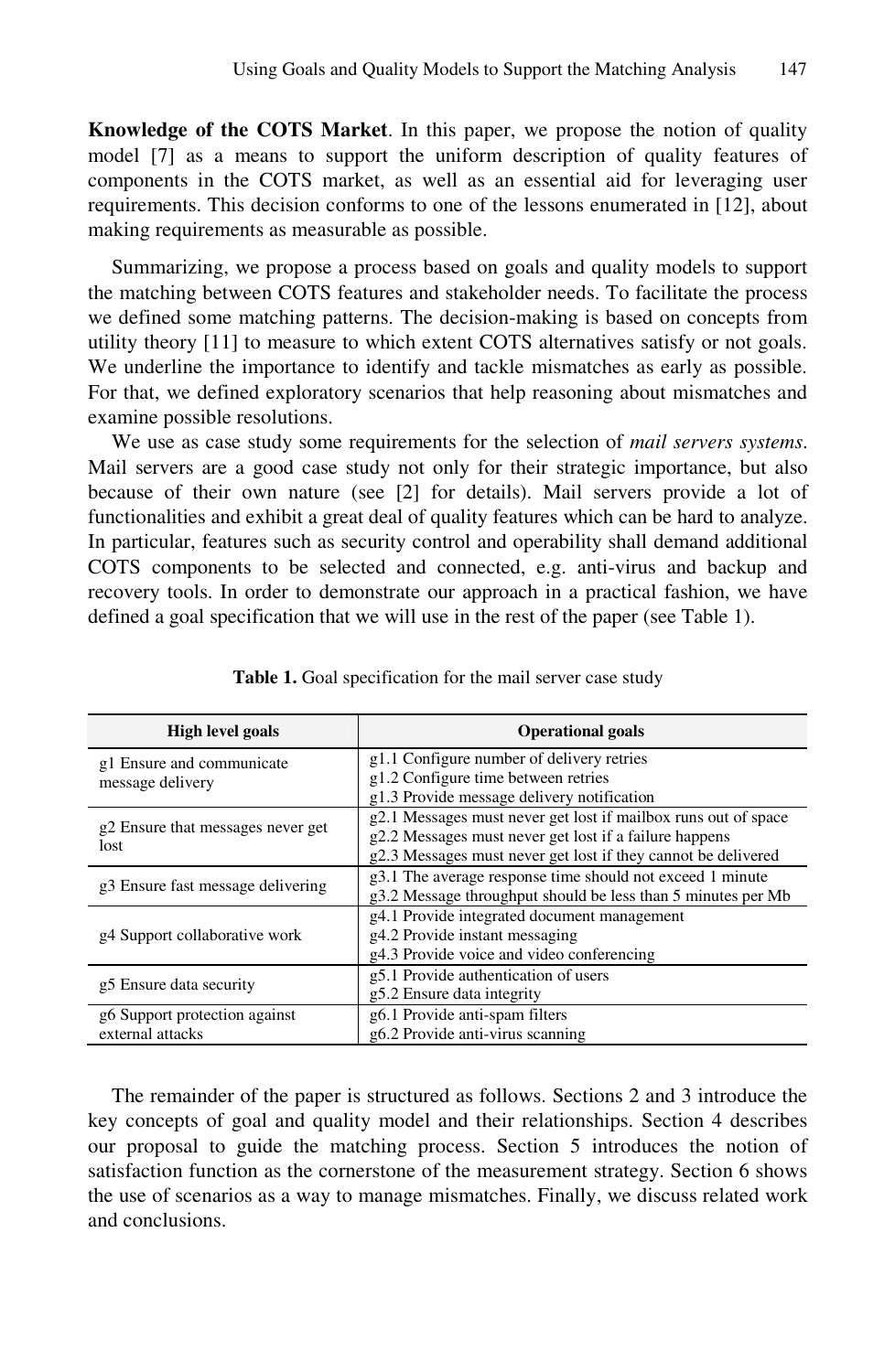#### **2 Specifying Goals to Evaluate COTS**

The specification of stakeholder needs is generally the first activity of any system development. New challenges faced by COTS-based systems demand the definition of more flexible requirements statements in which stakeholder needs should be continuously negotiated and changed against the features offered by COTS. Based on that, we believe that *goal-oriented requirements engineering* is a suitable approach to specify genuine stakeholder needs without imposing unnecessary constraints. Goaloriented requirements engineering is concerned with the formulation of requirements as goals to be achieved [9]. Goals can be specified in different levels of abstraction, ranging from high level, strategic objectives (such as "Support collaborative work") to low level operational concerns (such as "Provide voice and video conferencing").

High level goals capture the overall organizational objectives and key constraints; therefore they represent stable needs that are unlikely to change. Given that product capabilities change constantly affecting some previously defined requirements that will no longer be satisfied, requirements engineers should not spend too much time and effort to capture a complete set of goals. The initial set of goals will guide the definition of the system scope and the identification of COTS packages that might satisfy them. The specification of goals should be done in parallel with the evaluation of products. In fact, the analysis of features can help stakeholders to clarify vague goals as well as reveal desired functionalities that were not discovered with traditional elicitation techniques. Depending on the complexity of the application domain and the scope of available products, it is possible to find different COTS solutions ranging from a single, large package or several specific packages that once integrated will provide the desired capabilities. The next step of the goal specification process is the refinement of high level goals into more concrete subgoals until it is possible to objectively measure the satisfaction of subgoals that at this stage are called *operational goals*.

The prioritization of goals is particularly important when developing COTS-based systems because a number of goals might not be satisfied by any available product. Therefore, the assignment of priority helps to distinguish core goals (i.e. critical needs that should always be satisfied) from irrelevant goals (i.e. the ones that could be traded off with little trouble for stakeholders). We propose the assignment of normalized weights in order to guide the decision-making. For a detailed explanation on how to obtain goal priorities using utility theory, we refer to the systematic technique developed by Yen [13]. In particular, goal weights facilitate the identification of tradeoffs that stakeholders are willing to make. Tradeoff analysis involves the balancing of what stakeholders would like to get against what is possible to achieve with COTS products. Therefore, when performing tradeoffs, stakeholder goals should be continuously negotiated and priorities reassessed.

#### **3 Quality Models and Goal Acquisition**

In order to assess how well COTS alternatives meet operational goals, it is necessary to obtain precise metrics to quantify the satisfaction of each operational goal. We propose to use *quality models* for making goals operational. According to [8], a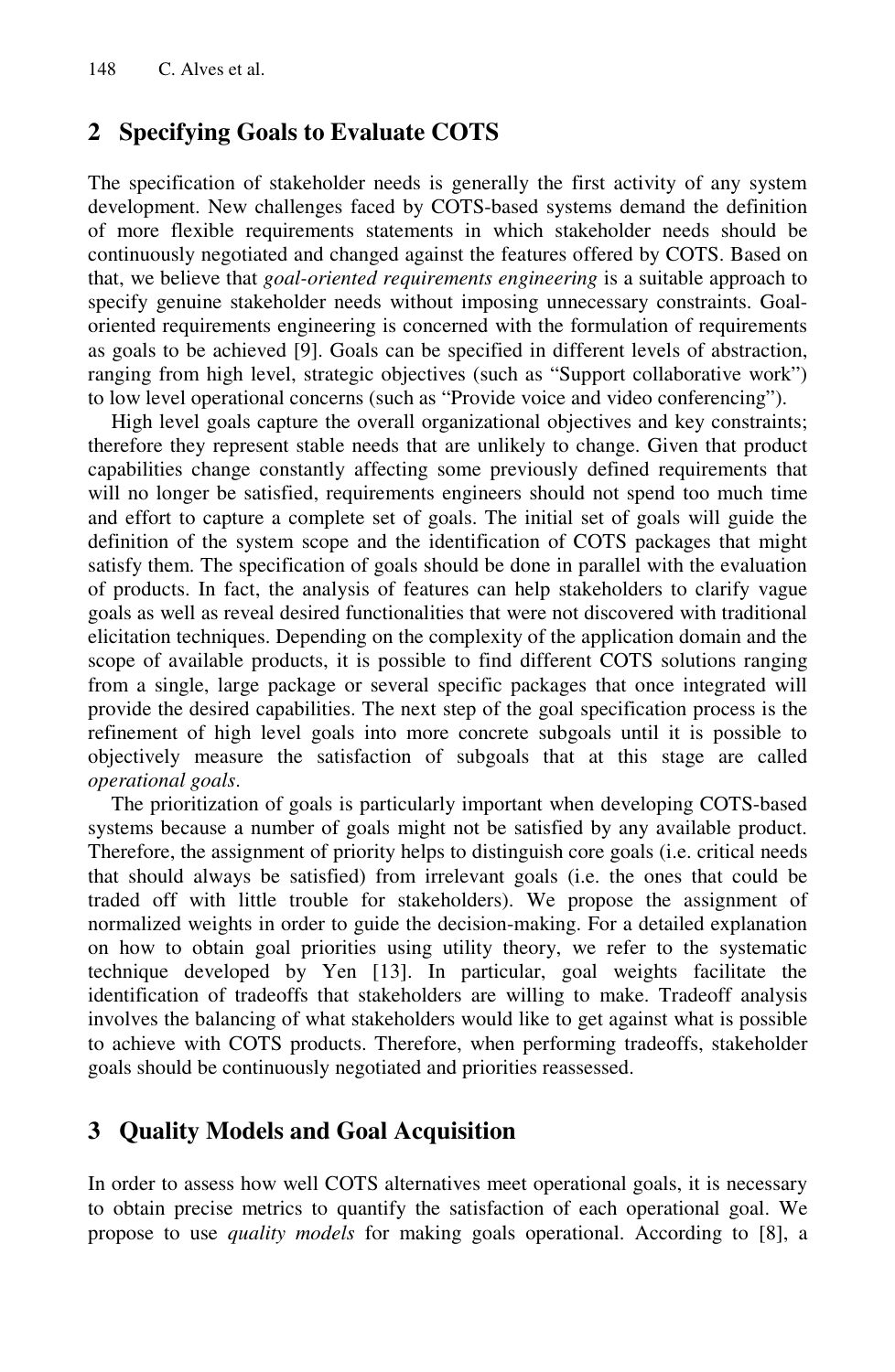quality model is "the set of characteristics and the relationships between them which provide the basis for specifying quality requirements and evaluating quality". Quality models are structured in a hierarchical way by refining the *quality factors* therein. The leafs of the hierarchy represent quality factors that can be directly measured and assessed; also, other derived metrics can be bound to quality factors represented by inner nodes of the hierarchy.

Quality models shall be built selectively, as required by the particular selection process at hand [5]. This is useful not only for limiting the effort invested in building them, but also for refining some goals and subgoals, for making them measurable and even for identifying new ones. Also, some new domains to be considered in the resulting COTS configuration may be discovered. We illustrate these situations by means of some examples in the mail server case.

**Subgoal Identification.** The initial form of  $g_3$  expresses a very general goal that clearly demands some clarification. An initial approach we considered was to refine this goal into a subgoal such as "*Message transmission time shall take less than 1 minute*". However, building the part of quality model corresponding to the "*Time Behaviour*" quality factor provided us with a deeper knowledge. The quality model showed that in fact there are mainly two features that influence message transmission time, message throughput and average response time. This knowledge guided us to split the original goal into two subgoals, one for each feature.

**Subgoal Refinement.** To provide a measurable expression of the two identified subgoals, definition of the feature units (i.e., their metrics) becomes crucial. Consider, for instance, the subgoal concerning message throughput. We analyzed the information coming from a lot of sources, including widespread benchmarks such as the Microsoft [10]. All the benchmarks that we examined provide different efficiency tables for different messages sizes (among other information). For this reason, we were able to formulate a more accurate definition of the subgoal *g*3.2 taking this factor into account, as "*Message throughput should be less than 5 minutes per megabyte"*.

**Dependent Features.** Not surprisingly, some of the subgoals depend on factors that are external to the system being developed. Subgoal *g*3.2 is an example. The benchmarks showed that besides message size, some organizational aspects (e.g., number of registered users and expected concurrent access rate to the mail server) and platform components and policies (e.g., number and characteristics of hosts and protocols used) influence message throughput. Consequently, some subgoals will be said to be conditionally fulfilled, i.e. they will be attained just for particular values of these organizational aspects and particular configurations of these platform components and policies.

New Domains of Interest. Goal  $g_6$  refers to system security. Again we built selectively the piece of the quality model related to this quality factor. In this case, one of the quality features that influences security is protection against virus attacks. In fact, we decided to define a subgoal (*g*6.2) bound to just this attribute. However, market studies show that virus detection and removal is not a feature generally offered by mail server packages; instead, mail servers incorporate (mail-specific) anti-virus tools.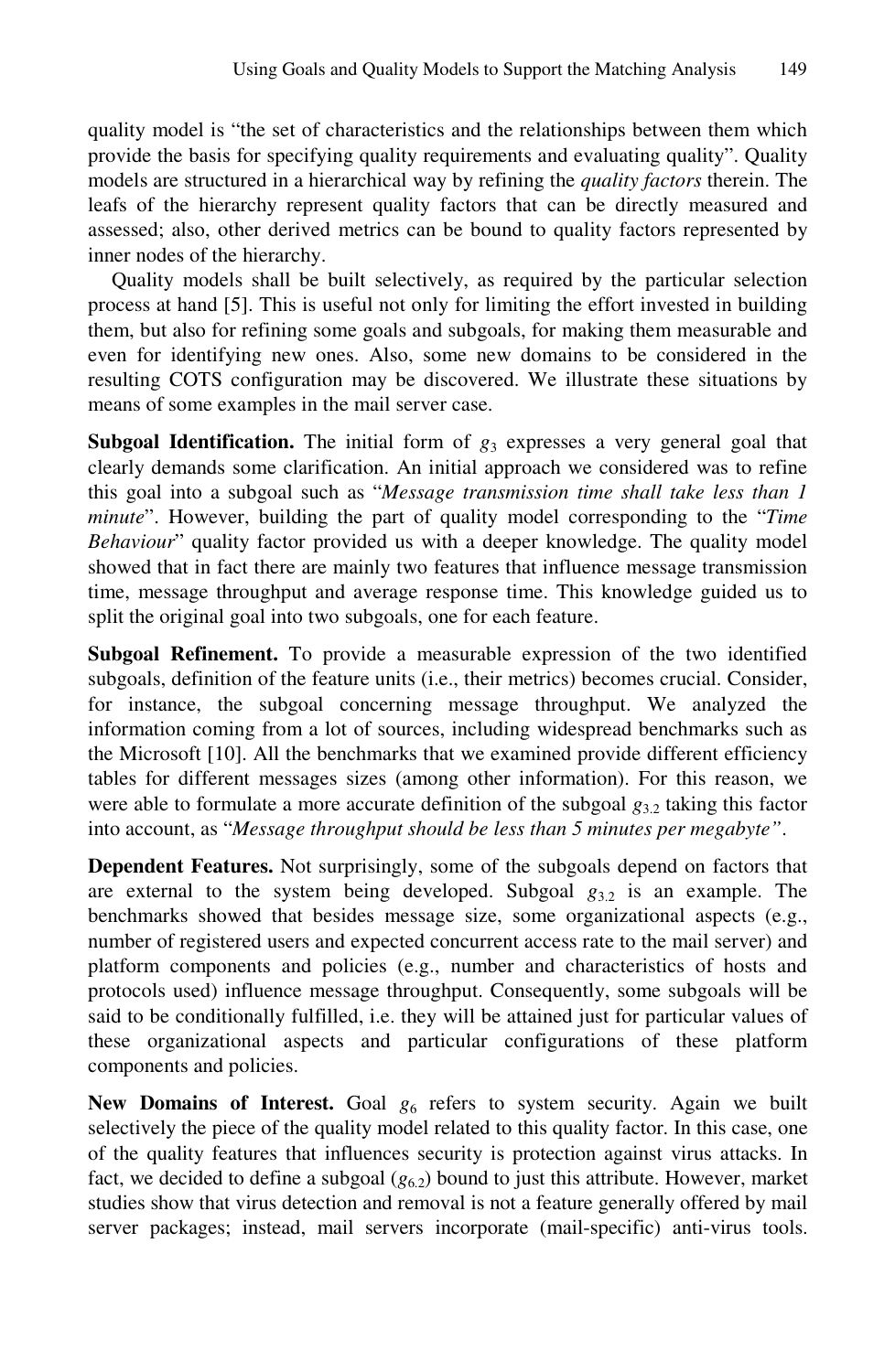Consequently, goal attainment requires an anti-virus tool to be integrated in the final COTS configuration and anti-virus domain must be incorporated into the discussion.



**Fig. 1.** Multiple COTS selection process using goals and quality models

In summary, goal specification, knowledge of the domain and quality model construction are activities closely related in our approach. Figure 1 shows in a graphical form the evolution of concepts and the solution space through time. This figure is inspired by the characterization of the PORE methodology [12], but takes multiple selection and quality models into account. In the beginning, the departing system goals and the initial set of candidate components for the domain of interest are determined; the departing quality model is also included at this initial stage. Whilst the process proceeds, goals may slightly change, some candidates are eliminated and the quality model is built selectively refining just those parts directly related to the goals; also, new domains may show up as part of the selection process. It may also happen that all the candidates for a particular domain are discarded, which means that bespoke software must be developed for covering this part of the system. At the end, some particular configurations emerge as the solutions to be proposed to the management.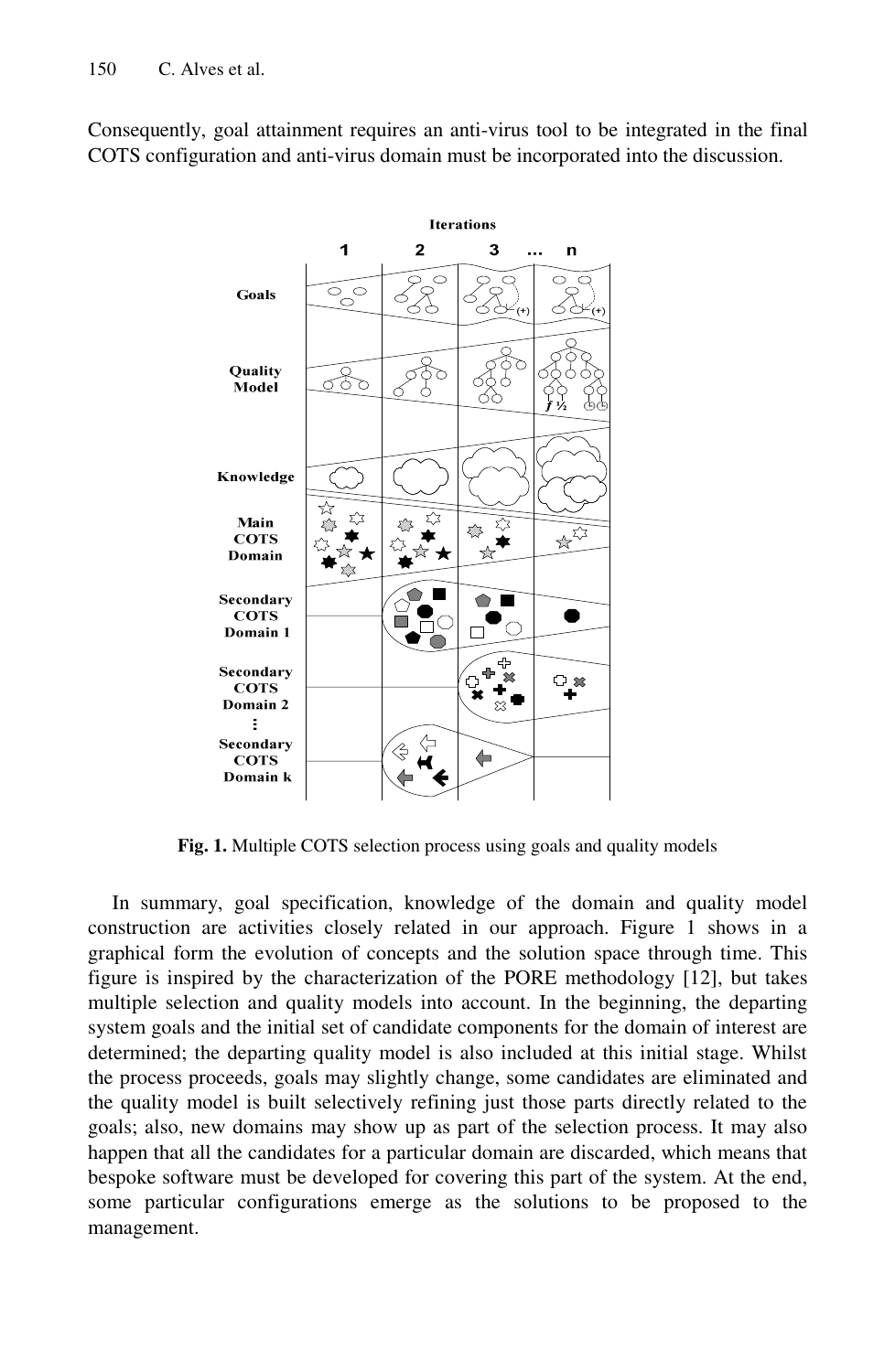## **4 Matching Goals and COTS Features**

We have defined a set of matching patterns to help decision-makers to classify the matching between COTS functionalities and goals in a systematic way. We present below these patterns and provide examples.

**Fulfill** - The operational goal is fully satisfied by the product, which means that the goal is achieved at the target level. This is the usual case in operational goal *g*5.1. Most mail servers available in the market provide reliable and sufficient authentication facilities and then the operational goal is fulfilled.

**Differ** - The operational goal is partially satisfied by the product. The *differ* pattern occurs when the satisfaction of the operational goal is within the acceptable interval but not optimal. For example, consider the feature *Delivery retries configuration* that maps the operational goal *g*1.1. We have analyzed a particular mail server *Foo* that does not allow full configuration of number of delivery retries, but just allows users to configure delivery retries during the first 24 hours. Therefore we say that this particular mail server differs from the desired operational goal.

**Fail** - The satisfaction degree of the operational goal is below the worst level of the acceptable interval. The *fail* mismatch occurs in two situations: when the COTS product does not meet the operational goal at the requested level or when it does not exhibit the desired functionality. Some evaluated mail servers fail to satisfactorily support anti-virus facilities. In this situation, a potential alternative to satisfy  $g_{6,2}$  could be acquiring a specific anti-virus tool, yielding a new candidate COTS configuration composed by mail server and anti-virus tool.

**Extend** - This case occurs when the COTS product provide functionalities that are not requested by the stakeholders. The *extend* pattern can give rise to the following interaction situations:

- *Hurtful* The extra feature has a negative impact over stakeholder goals, so that it might interfere with other functions of the system (e.g. automatic data backup facility can affect the response time goal);
- *Helpful* The extra feature is accepted, such that it might be included in the goal specification as part of the feedback mechanism;
- *Neutral* The extra feature does not interfere with the achievement of any goal nor it is a desired functionality.

Last, we remark that in some situations, evaluators may not have sufficient information about packages features to classify the matching. Therefore, further clarification is needed in order to verify the matching. In other words, the pattern is *unknown*.

To measure the degree to which COTS candidates satisfy each operational goal, it is necessary to define the interval of acceptable values in terms of quality model elements.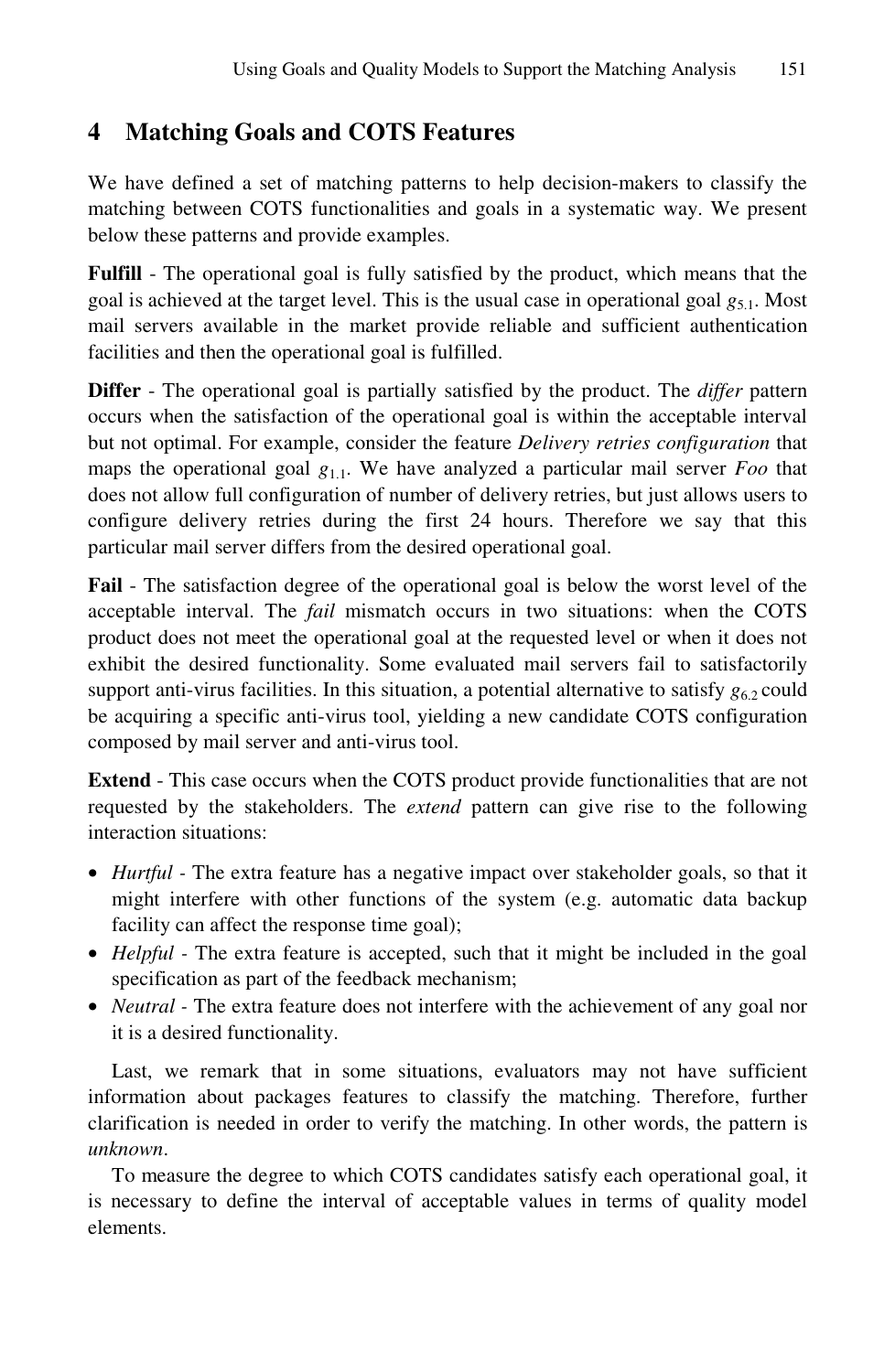#### **5 Defining a Measurement Strategy**

We use concepts from utility theory [11] to obtain the satisfaction function of operational goals. We assume that an operational goal expresses a condition over a quality factor, that we call its *underlying quality factor*. The *satisfaction function* of an operational goal *gi* is defined as:

$$
Sat_{gi}: M \to [0, 1]
$$
 (1)

where *M* is the set of values that the underlying quality factor  $q_i$  of  $g_i$  may take.

Each of the matching patterns defined in the last section corresponds to different degrees of goal satisfaction (see Table 2). Note that the extend pattern is not applicable since it expresses something that is not a goal, it may become a goal (helpful extend and then other pattern would be applied) or not. The unknown pattern requires further exploration using scenarios, as explained in the next section. The acceptable interval ranges from the *target level*, i.e. the highest desirable value of the underlying quality factor  $q_i$  that fully satisfies the goal, to the *worst level*, i.e. the minimum level that a goal would be considered satisfied. These two levels are the boundaries for the application of the fulfill and fail patterns.

| <b>Matching pattern</b> | <b>Satisfaction function value</b> |
|-------------------------|------------------------------------|
| <b>Fulfill</b>          |                                    |
| Differ                  | $0.9, \ldots, 0.1$                 |
| Fail                    |                                    |
| Extend                  | Not applicable                     |

**Table 2.** Satisfaction value for each matching pattern

Given the acceptable interval to satisfy each operational goal *gi*, we can determine the satisfaction function of  $g_i$ . Consider that  $x_{target}$  and  $x_{worst}$  are respectively the target and worst values that  $q_i$  may take to satisfy  $g_i$ . Then, we have that  $\text{Sat}_{\text{gl}}(\text{x}_{\text{target}}) = 1$ and  $\forall x: x < x_{worst}$ : Sat<sub>gi</sub> $(x) = 0$ . For simplicity reasons, we assume that all goals have a linear satisfaction function in the form:

$$
Sat_{gi}(x_k) = a_k x_k + b_k
$$
 (2)

where  $a_k$  and  $b_k$  are constants defined as:

$$
a_k = 1 / (x_{target} - x_{worst})
$$
  

$$
b_k = -x_{worst} / (x_{target} - x_{worst})
$$

to make sure that the satisfaction function is continuous. Then we have:

$$
Sat_{gi}(x_k) = 0, \text{ if } x_k < x_{worst}
$$
\n
$$
Sat_{gi}(x_k) = a_k x_k + b_k, \text{ if } x_{worst} \le x_k < x_{target}
$$
\n
$$
Sat_{gi}(x_k) = 1, \text{ if } x_k \ge x_{target}
$$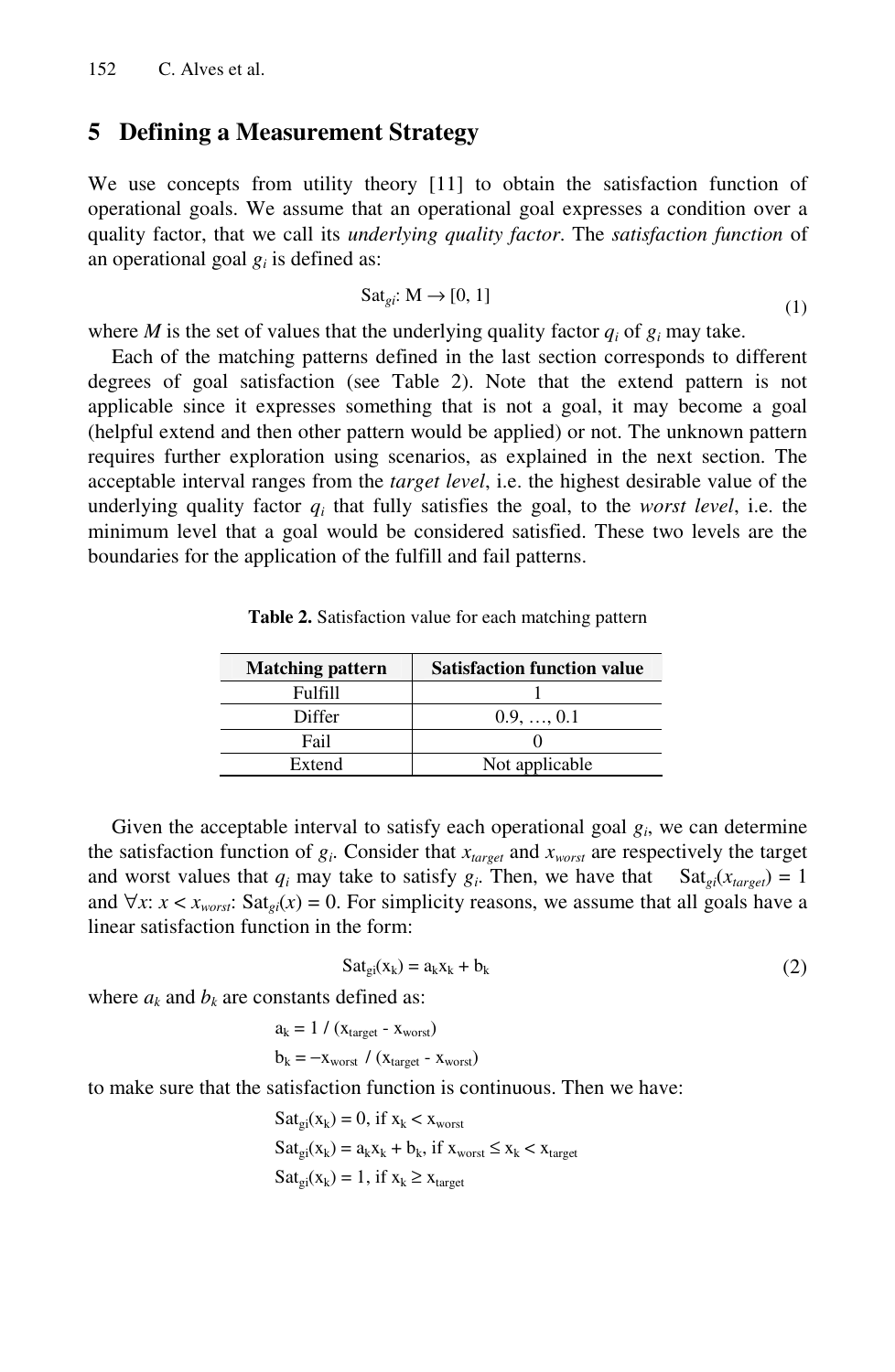Consider, for example, that the acceptable interval for the operational goal *g*3,2 ranges finally from 4 minutes/Mb to 6 minutes/Mb. These values are respectively the worst and target levels. Figure 2 shows the goal refinement tree for the high level goal e*nsure fast message delivering*, the diagrammatic acceptable interval for the operational goal *message throughput*, and its satisfaction function.



**Fig. 2.** Defining the acceptable interval and satisfaction functions

By solving these linear equations, we can determine the satisfaction function of each operational goal. The next step is to measure how each COTS satisfies operational goals. More formally, consider that COTS A satisfies goal  $g_i$  at level  $x_k$ , i.e. the underlying quality factor  $q_i$  of  $g_i$  has a value  $x_k$  in *A*, denoted by  $A_{qi} = x_k$ . Since we already know the satisfaction function of  $g_i$  we can easily obtain Sat<sub> $\varphi_i(A_{ai})$ </sub> Then, the overall COTS satisfaction is obtained by aggregating individual preferences. We use the weighted summation to aggregate individual preferences, which is a wellknown and simple aggregation operator. Then we have:

$$
Sat(A) = \sum_{i=1}^{n} w_{gi} \times Sat_{gi}(A_{qi})
$$
 (3)

where  $w_{gi}$  is the weight of goal  $g_i$  (see section 2) and  $Sat_{gi}(A_{qi})$  represents the satisfaction degree that COTS *A* meets with operational goal *gi*.

#### **6 Scenarios to Manage Mismatches**

The overall satisfaction that each COTS meet operational goals allows decisionmakers to compare different COTS products. In order to perform wise decisions we still need to handle mismatches and analyse tradeoffs. Given that mismatches represent non-adherence of COTS packages to operational goals, a fundamental need to handle mismatches is the capacity to systematically structure tradeoffs.

This section describes how mismatches can be tackled using exploratory *scenarios*. The benefits of using scenarios to deal with conflicts are as follows: (*i*) to explore resolution alternatives and highlight products limitations; (*ii*) to identify associated risks with each COTS; (*iii*) to explicit evaluate the impact of decisions. Once mismatches are detected, we aim at exploring the possible conflicting situations through the combination of different scenarios. By identifying scenarios that lead to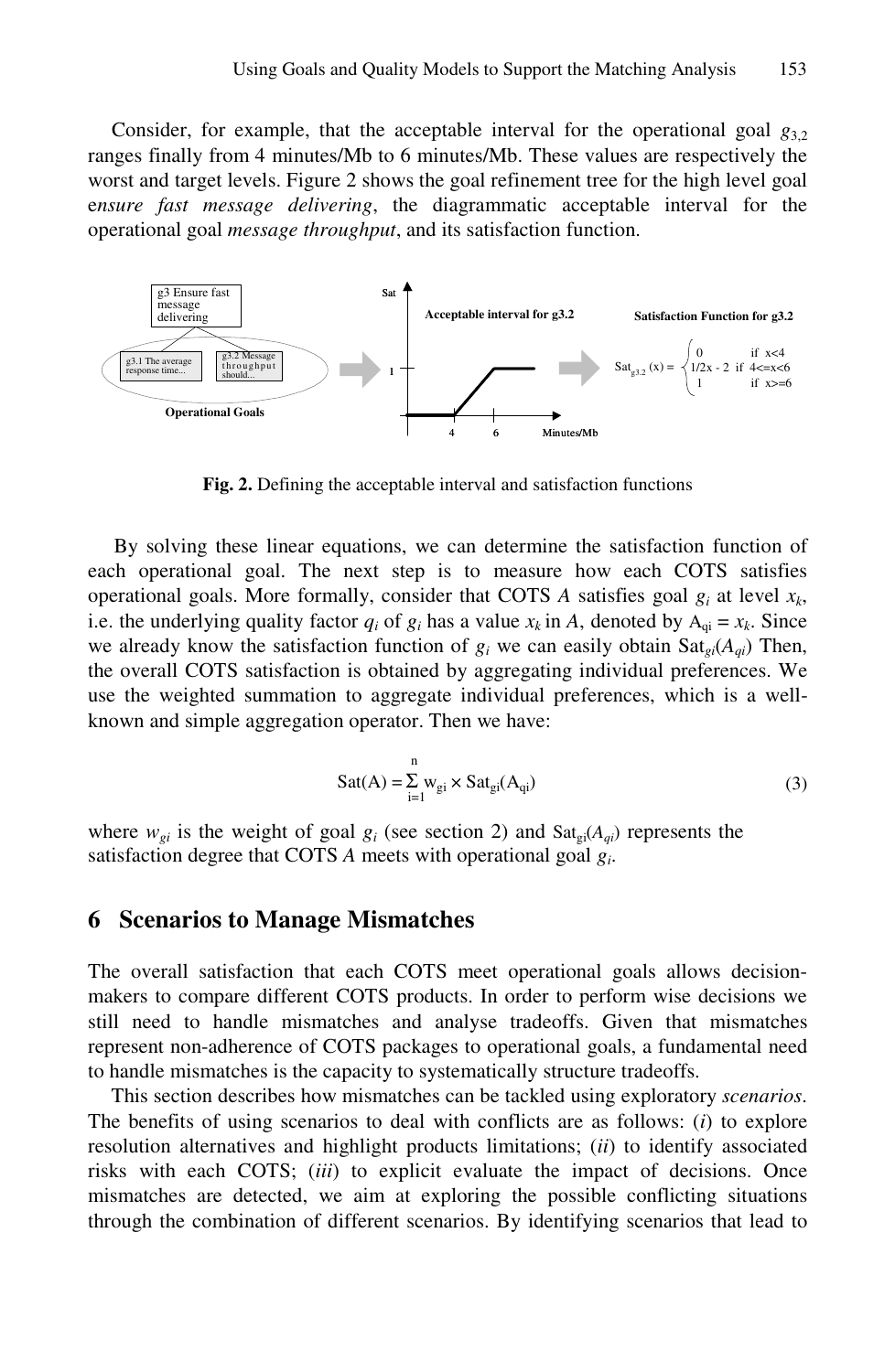unwanted situations, evaluators can clearly reason about why a conflict has arisen and which are the consequences of the conflict. We use semi-structured textual form to represent the scenarios. Table 3 depicts an example of exploratory scenario where we investigate the involved conflicts detected on a particular COTS configuration composed by mail server and anti-virus products. The first helps to solve an unknown pattern. The second is concerned with priorisation, which affects the weighting factor in the satisfaction function. The third relates to goal decomposition. By choosing potential resolutions, more information for COTS selection becomes available.

| Scenario 1. Selection of COTS configuration composed by mail server and anti-virus tool. |                                                                                                                                                                                                        |  |
|------------------------------------------------------------------------------------------|--------------------------------------------------------------------------------------------------------------------------------------------------------------------------------------------------------|--|
| <b>Conflicting situation 1</b>                                                           | Subgoals $g_{3.1} g_{3.2}$ are difficult to evaluate.                                                                                                                                                  |  |
| Involved issues                                                                          | Efficiency benchmarks available are not trustable.                                                                                                                                                     |  |
|                                                                                          | Performing test cases demands great effort.                                                                                                                                                            |  |
| <b>Fixed parameters</b>                                                                  | Number of users, average message size (the latter obtained from<br>estimation)                                                                                                                         |  |
| Negotiable parameters                                                                    | Communication protocol, platform                                                                                                                                                                       |  |
| Potential resolutions                                                                    | 1. Increase server resources, add servers to clusters, activate load<br>balancing in order to ensure higher system efficiency.<br>2. Put more human resources to obtain more trustable<br>information. |  |
| Involved risks                                                                           | High cost due to acquisition of servers or man power.                                                                                                                                                  |  |
| <b>Conflicting situation 2</b>                                                           | Conflict between $g_{2,2}$ and $g_{3,1}$ .                                                                                                                                                             |  |
| Involved issues                                                                          | Negotiate the efficiency of message delivery against the<br>availability and recoverability capabilities.                                                                                              |  |
| <b>Fixed parameters</b>                                                                  | Recovery process strategy                                                                                                                                                                              |  |
| Negotiable parameters                                                                    | Level of concurrency, maximum allowed size of messages                                                                                                                                                 |  |
| Potential resolutions                                                                    | 1. Relax $g_3$ since the tradeoff decision is to favor reliability with<br>loss of efficiency.                                                                                                         |  |
| Involved risks                                                                           | 1. Loose data if a failure happens                                                                                                                                                                     |  |
|                                                                                          | 2. Sacrifice message response time                                                                                                                                                                     |  |
| <b>Conflicting situation 3</b>                                                           | The definition of subgoal $g_{6,2}$ is not sufficient to choose which is<br>the best anti-virus tool.                                                                                                  |  |
| Involved issues                                                                          | The selected anti-virus tool must be compliant to the mail server                                                                                                                                      |  |
| <b>Fixed parameters</b>                                                                  | License agreement, platform (dependent on mail server)                                                                                                                                                 |  |
| Negotiable parameters                                                                    | Not identified                                                                                                                                                                                         |  |
| Potential resolutions                                                                    | 1. Refine the goal                                                                                                                                                                                     |  |
|                                                                                          | 2. Gather more information about available anti-virus tools                                                                                                                                            |  |
| Involved risks                                                                           | Due to the high contribution of $g_{6,2}$ the satisfaction of $g_6$ might be<br>compromised if no anti-virus is selected.                                                                              |  |

| <b>Table 3.</b> Exploratory scenarios |  |
|---------------------------------------|--|
|                                       |  |

# **7 Discussion and Related Work**

In this paper we have discussed the importance to analyse how well COTS features match stakeholder needs. Our motivation has been to provide a framework for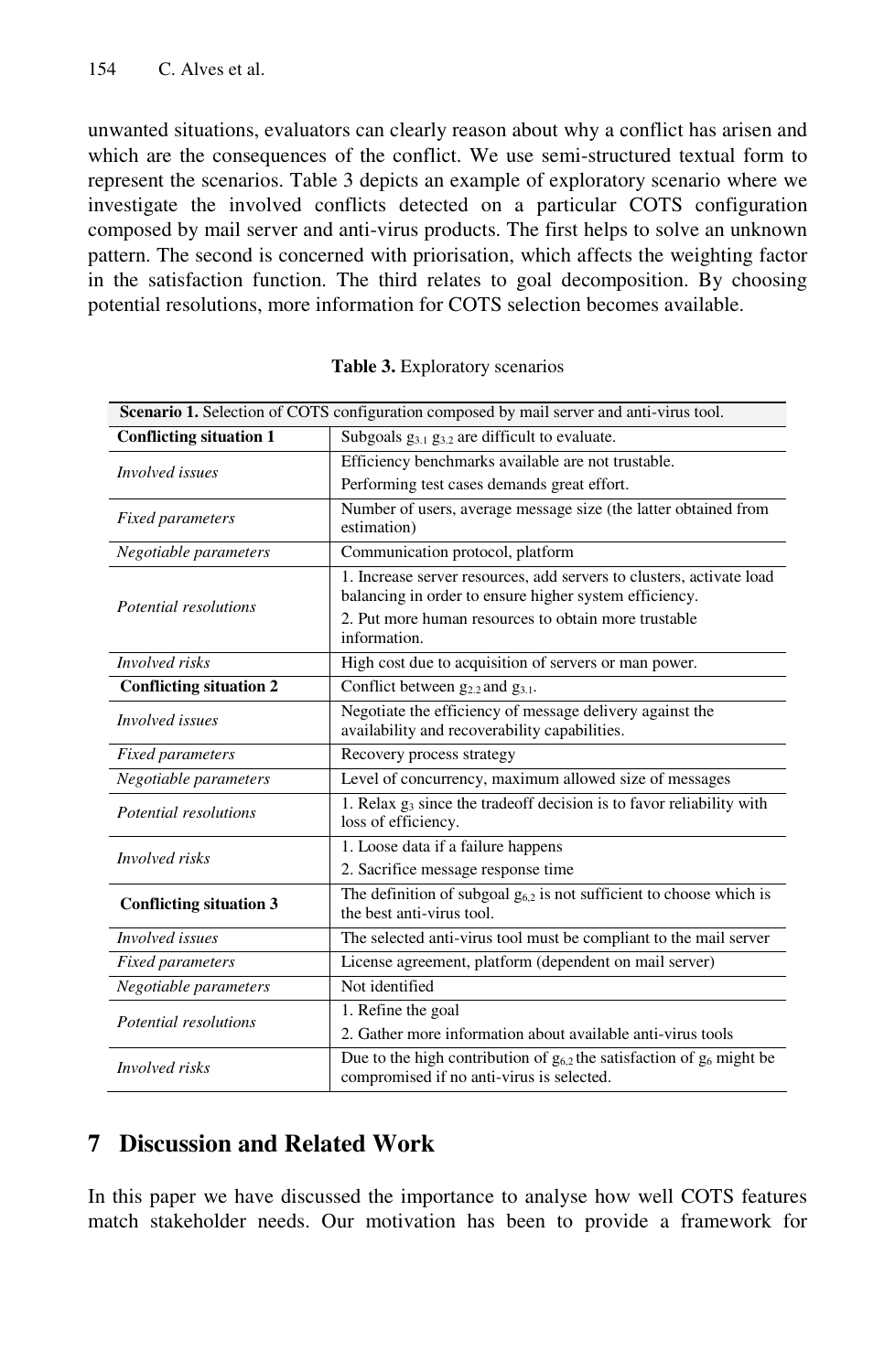supporting the matching process and managing conflicts in COTS-based development. We have demonstrated the suitability to combine goals and quality models as both approaches represent knowledge in a hierarchical fashion. We may say that our work joins two lines of research: how to operationalize goals in a methodical way (using quality models) and how to drive quality model construction (through goal identification and refinement). Both concepts fit in a very smoothly way. The definition of matching patterns provides a qualitative and well-defined basis to assess the satisfaction of goals in terms of COTS features. Utility theory is a suitable decision-making approach to capture the notion of satisfaction degrees. Finally, exploratory scenarios provide an effective mechanism to explicitly reason about mismatches and manage risks. Most selection methods present in the literature overlooked the matching problem. One of the few works that covers these issues is provided by Wallnau et al. In [14], he proposes the use of utility techniques also in the field of COTS-based system development. They identify two situations in the matching process, fit and misfit, and for misfits they propose to quantify the costs and risks for assessing the final decision. Although the underlying ideas of their approach and ours have similarities, we emphasize the model aspects covered by quality models, matching patterns and scenarios, which are dealt with in an ad-hoc manner in their proposal. Also, the relationships among requirements and COTS feature evaluation seem not to be explicitly addressed in the matching process. In [4] Chung provides an approach called CARE that emphasizes the importance of bridging the gap between the sets of native (i.e. requirements) and foreign requirements (i.e. COTS features). As main drawback, the approach does not provide or suggest any effective solution to support the possible mismatching between both specifications.

**Acknowledgement.** This work is partially supported by CICYT TIC2001–2165.

#### **References**

- 1. C. Alves, A. Finkelstein. Investigating Conflicts in COTS Decision Making. *International Journal of Software Engineering and Knowledge Engineering.* World Scientific Publishing Company, 2003.
- 2. J.P. Carvallo, X. Franch, C. Quer. Defining a Quality Model for Mail Servers. In *Proceedings of the 2nd International Conference on COTS-Based Software Systems* (ICCBSS), Ottawa (Canada), LNCS 2580, 2003.
- **3.** S. Comella-Dorda, J. Dean, E. Morris, P. Oberndorf. A Process for COTS Software Product Evaluation. In *Proceedings of the 1st International Conference on COTS Based Software Systems* (ICCBSS), Orlando (USA), LNCS 2255, 2002.
- 4. L. Chung and K. Cooper. A Knowledge-based COTS-aware Requirements Engineering Approach. *In Proceedings of the 14th International Conference on Software Engineering and Knowledge Engineering* (SEKE), 2003.
- 5. X. Franch, J.P. Carvallo. Using Quality Models in Software Package Selection. *IEEE Software*, 20(1), 2003.